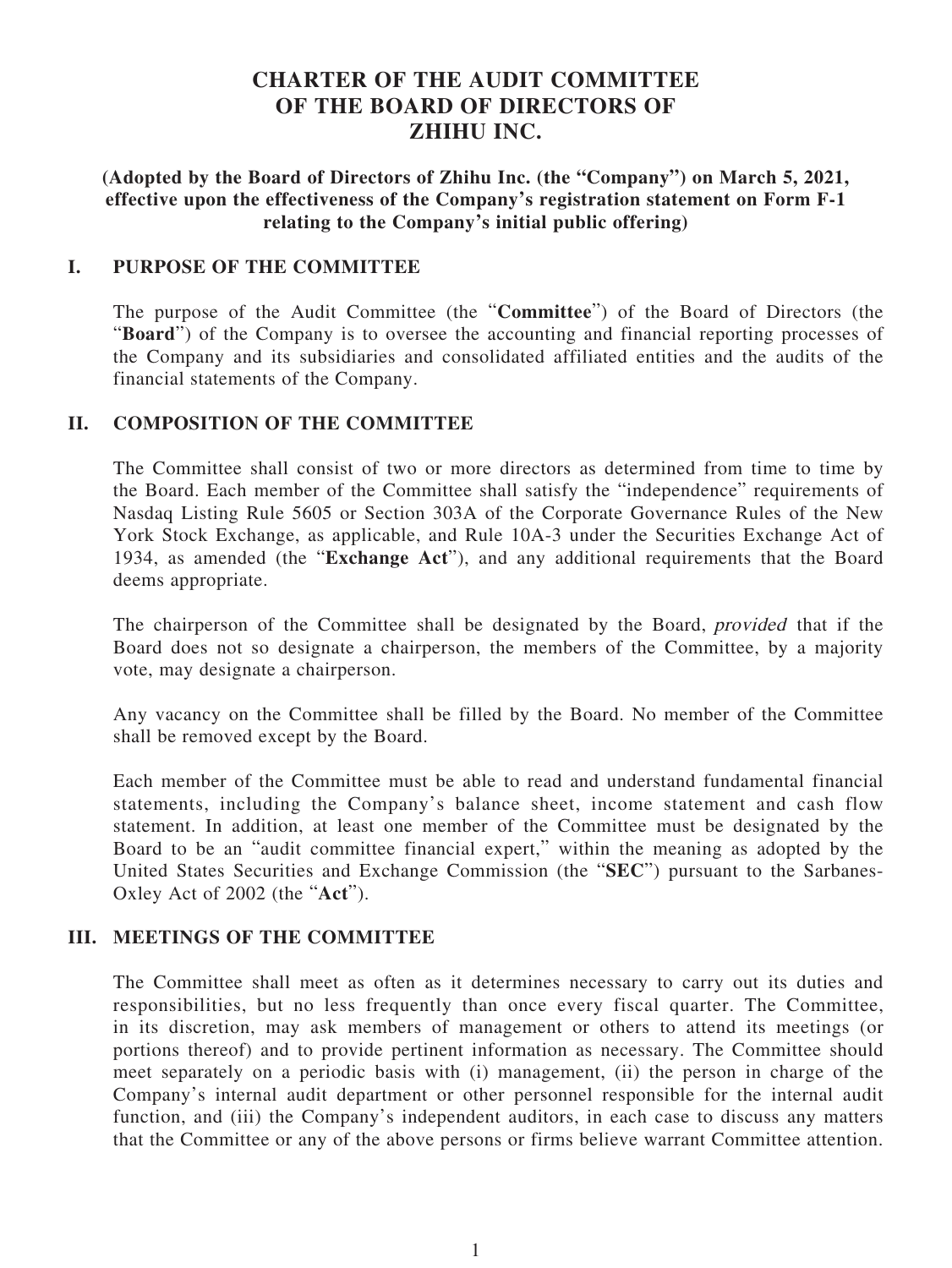A majority of the members of the Committee present in person or by means of a conference telephone or other communications equipment by means of which all persons participating in the meeting can hear each other shall constitute a quorum.

The Committee shall maintain minutes of its meetings and records relating to those meetings.

## **IV. DUTIES AND RESPONSIBILITIES OF THE COMMITTEE**

In carrying out its duties and responsibilities, the Committee's policies and procedures should remain flexible, so that it may be in a position to best address, react or respond to changing circumstances or conditions. The following duties and responsibilities are within the authority of the Committee and the Committee shall, consistent with and subject to applicable law and rules and regulations promulgated by the SEC, the applicable stock exchange, or any other applicable regulatory authority:

## **Selection, Evaluation and Oversight of the Auditors**

- (a) Be directly responsible for the appointment, approval, compensation, retention and oversight of the work of any registered public accounting firm engaged for the purpose of preparing or issuing an audit report or performing other audit, review or attestation services for the Company, and each such registered public accounting firm must report directly to the Committee (the registered public accounting firm engaged for the purpose of preparing or issuing an audit report for inclusion in the Company's Annual Report on Form 20-F is referred to herein as the "independent auditors");
- (b) Review and, in its sole discretion, approve in advance the Company's independent auditors' annual engagement letter, including the proposed fees contained therein, as well as all audit and, as provided in the Act and the SEC rules and regulations promulgated thereunder, all permitted non-audit engagements and relationships between the Company and such independent auditors (which approval should be made after receiving input from the Company's management, if desired); provided that approval of audit and permitted non-audit services shall be made by the Committee or by one or more members of the Committee as shall be designated by the Committee and the person(s) granting such approval shall report such approval to the Committee at the next scheduled meeting;
- (c) Review the performance of the Company's independent auditors, including the lead partner and reviewing partner of the independent auditors, and, in its sole discretion, make decisions regarding the replacement or termination of the independent auditors when circumstances warrant;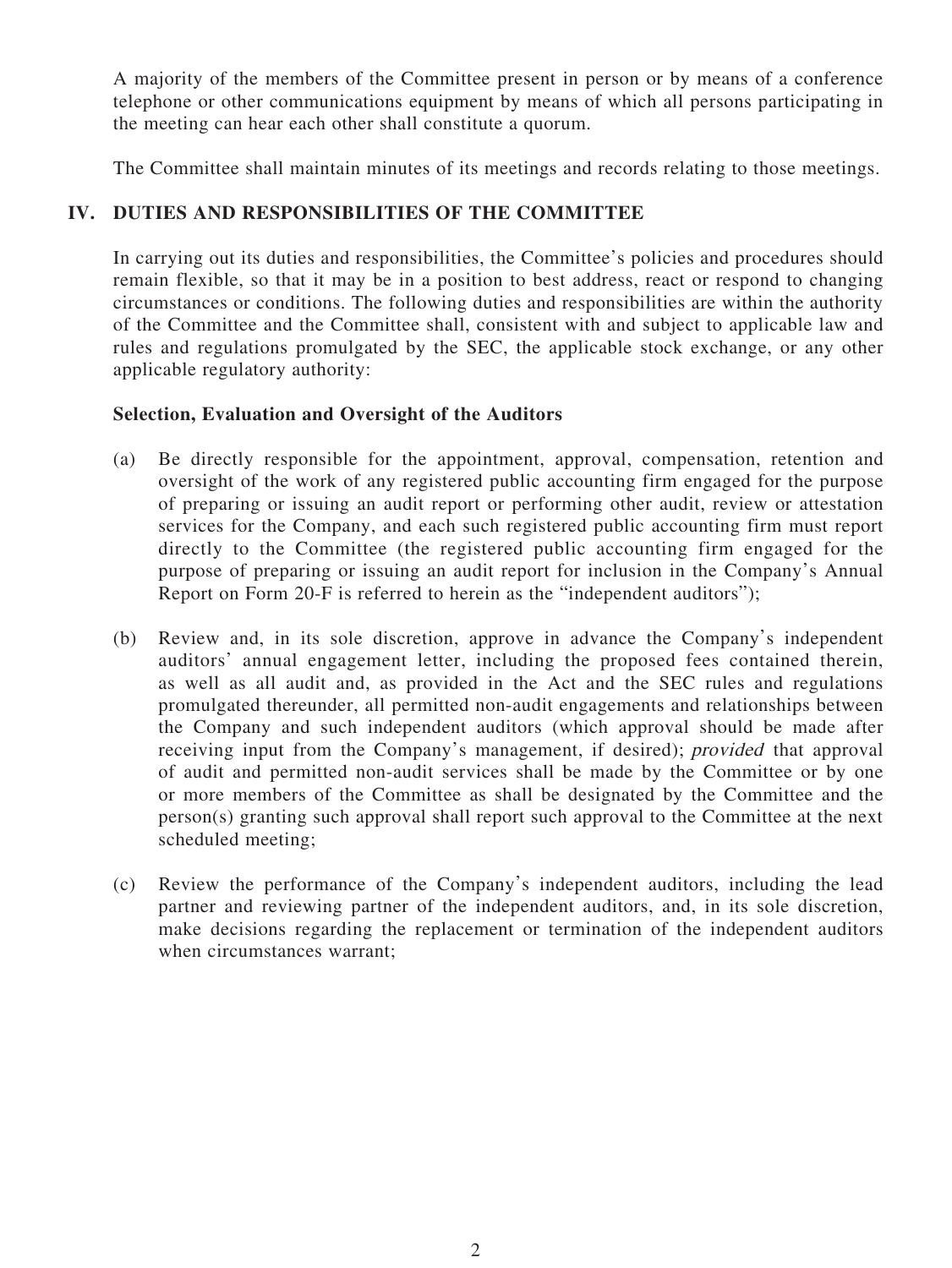- (d) Evaluate the independence of the Company's independent auditors by, among other things:
	- (i) obtaining and reviewing from the Company's independent auditors a formal written statement delineating all relationships between the independent auditors and the Company, consistent with Independence Standards Board Standard No. 1;
	- (ii) actively engaging in a dialogue with the Company's independent auditors with respect to any disclosed relationships or services that may impact the objectivity and independence of the auditors;
	- (iii) taking, or recommending that the Board take, appropriate action to oversee the independence of the Company's independent auditors;
	- (iv) monitoring compliance by the Company's independent auditors with the audit partner rotation requirements contained in the Act and the rules and regulations promulgated by the SEC thereunder;
	- (v) monitoring compliance by the Company with the employee conflict of interest requirements contained in the Act and the rules and regulations promulgated by the SEC thereunder; and
	- (vi) engaging in a dialogue with the independent auditors to confirm that audit partner compensation is consistent with applicable SEC rules;

#### **Oversight of Annual Audit and Quarterly Reviews**

- (a) Review and discuss with the Company's independent auditors their annual audit plan, including the timing and scope of audit activities, and monitor such plan's progress and results during the year;
- (b) Review with management, the Company's independent auditors and if appropriate, the person in charge of the Company's internal audit department, the following:
	- (i) all critical accounting policies and practices to be used;
	- (ii) all alternative treatments of financial information that have been discussed by the independent auditors and management, ramifications of the use of such alternative disclosures and treatments, and the treatment preferred by the independent auditors;
	- (iii) all other material written communications between the independent auditors and management, such as any management letter and any schedule of unadjusted differences; and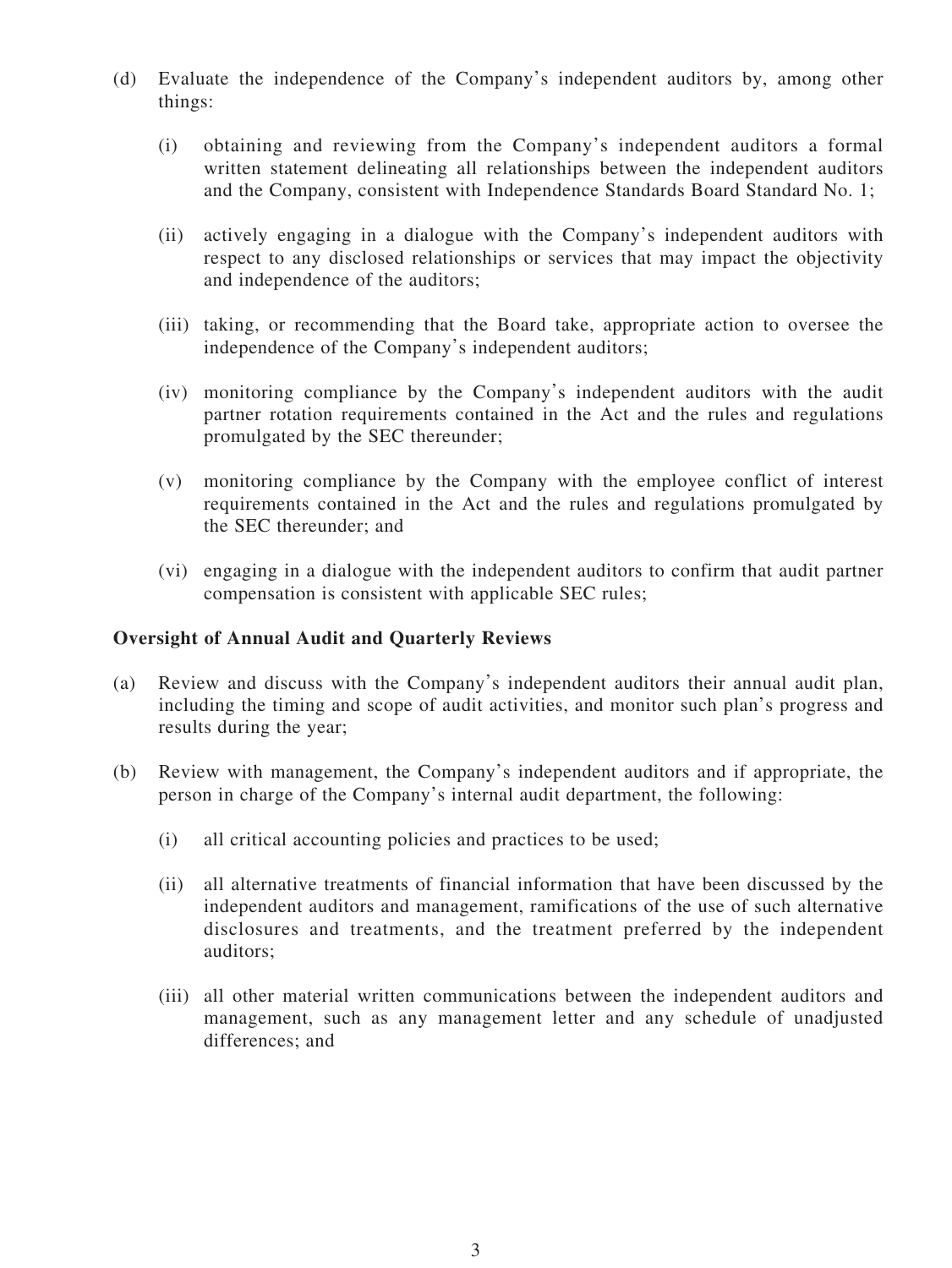- (iv) any material financial arrangements of the Company that do not appear on the financial statements of the Company;
- (v) major issues regarding accounting principles and financial statements presentations, including any significant changes in the Company's selection or application of accounting principles;
- (vi) any analyses prepared by management and/or the independent auditors setting forth significant financial reporting issues and judgments made in connection with the preparation of the financial statements, including analyses of the effects of alternative generally accepted accounting principles methods on the Company's financial statements;
- (vii) the effect of regulatory and accounting initiatives, as well as off-balance sheet structures, on the financial statements of the Company; and
- (viii) the Company's annual audited financial statements and quarterly financial statements, including the Company's related disclosures in the Company's Annual Report on Form 20-F under the section titled "Operating and Financial Review and Prospects," and any major issues related thereto;
- (c) Review on a regular basis with the Company's independent auditors any problems or difficulties encountered by the independent auditors in the course of any audit work, including management's response with respect thereto, any restrictions on the scope of the independent auditor's activities or on access to requested information, and any significant disagreements with management.
- (d) Resolve all disagreements between the Company's independent auditors and management regarding financial reporting;

#### **Oversight of Financial Reporting Process and Internal Controls**

- (a) Review:
	- (i) the adequacy and effectiveness of the Company's accounting and internal control policies and procedures on a regular basis, including the responsibilities, budget, compensation and staffing of the Company's internal audit function, through inquiry, discussions and periodic meetings with the Company's independent auditors, management and the person in charge of internal audit department;
	- (ii) the yearly report prepared by management, and attested to by the Company's independent auditors, assessing the effectiveness of the Company's internal control over financial reporting and stating management's responsibility for establishing and maintaining adequate internal control over financial reporting prior to its inclusion in the Company's Annual Report on Form 20-F; and
	- (iii) the Committee's level of involvement and interaction with the Company's internal audit function, including the Committee's line of authority and role in appointing and compensating employees in the internal audit function;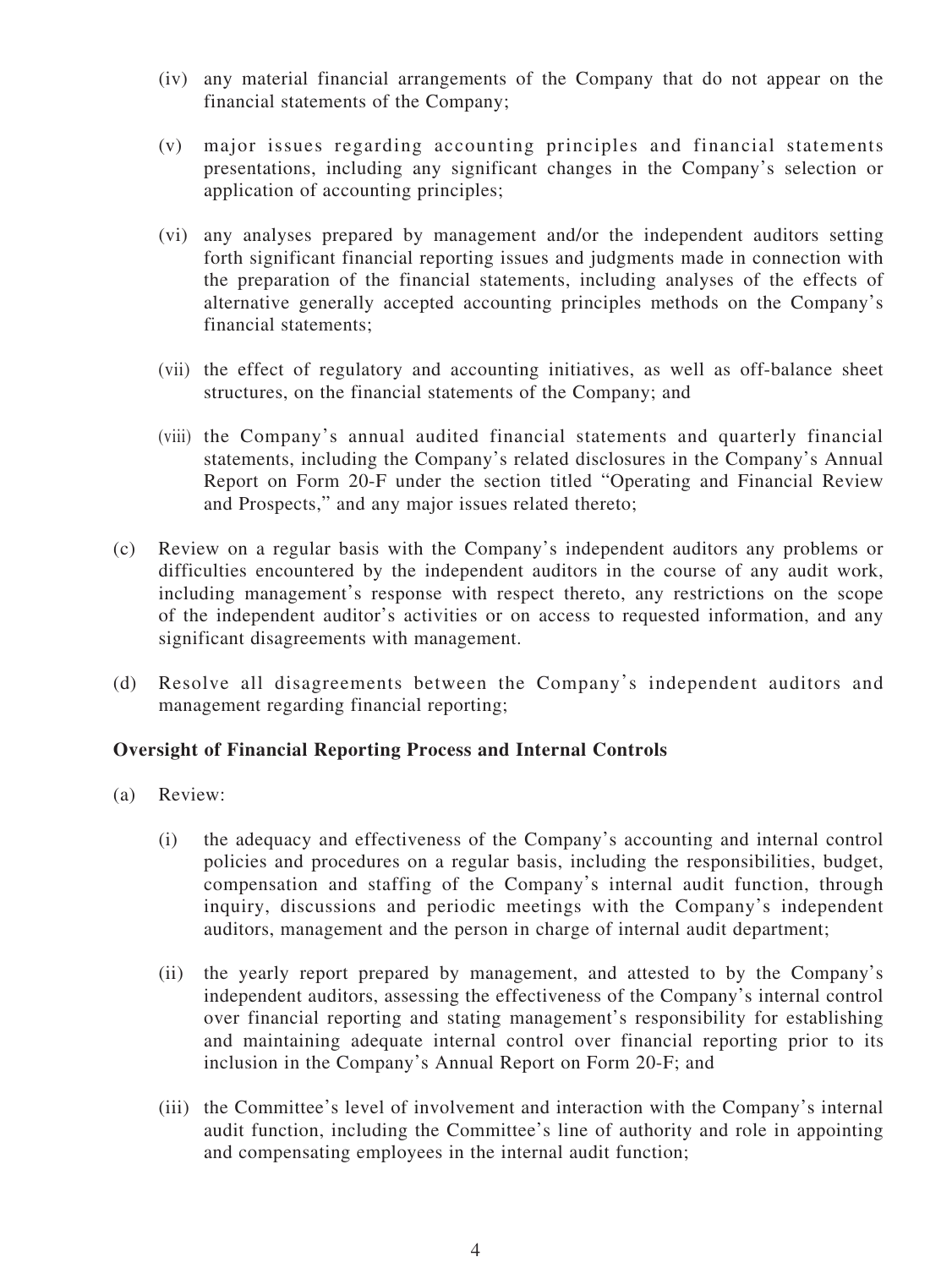- (b) Review with the Company's chief executive officer, the Company's chief financial officer and the Company's independent auditors, periodically, the following:
	- (i) all significant deficiencies and material weaknesses in the design or operation of internal control over financial reporting that are reasonably likely to adversely affect the Company's ability to record, process, summarize and report financial information; and
	- (ii) any fraud, whether or not material, that involves management or other employees who have a significant role in the Company's internal control over financial reporting;
- (c) Discuss guidelines and policies governing the process by which senior management of the Company and the relevant departments of the Company, including the internal audit department, assess and manage the Company's exposure to risk, as well as the Company's major financial risk exposures and the steps management has taken to monitor and control such exposures;
- (d) Review with management the progress and results of all internal audit projects, and, when deemed necessary or appropriate by the Committee, direct the Company's chief executive officer to assign additional internal audit projects to the person in charge of the Company's internal audit department;
- (e) Receive periodic reports from the Company's independent auditors, management and the Company's internal audit department to assess the impact on the Company of significant accounting or financial reporting developments that may have a bearing on the Company;
- (f) Establish and maintain free and open means of communication between and among the Committee, the Company's independent auditors, the Company's internal audit department and management, including providing such parties with appropriate opportunities to meet separately and privately with the Committee on a periodic basis; and
- (g) Review the type and presentation of information to be included in the Company's earnings press releases (especially the use of "pro forma" or "adjusted" information not prepared in compliance with generally accepted accounting principles), as well as financial information and earnings guidance provided by the Company to analysts and rating agencies (which review may be done generally (i.e., discussion of the types of information to be disclosed and type of presentations to be made), and the Committee need not discuss in advance each earnings release or each instance in which the Company may provide earnings guidance);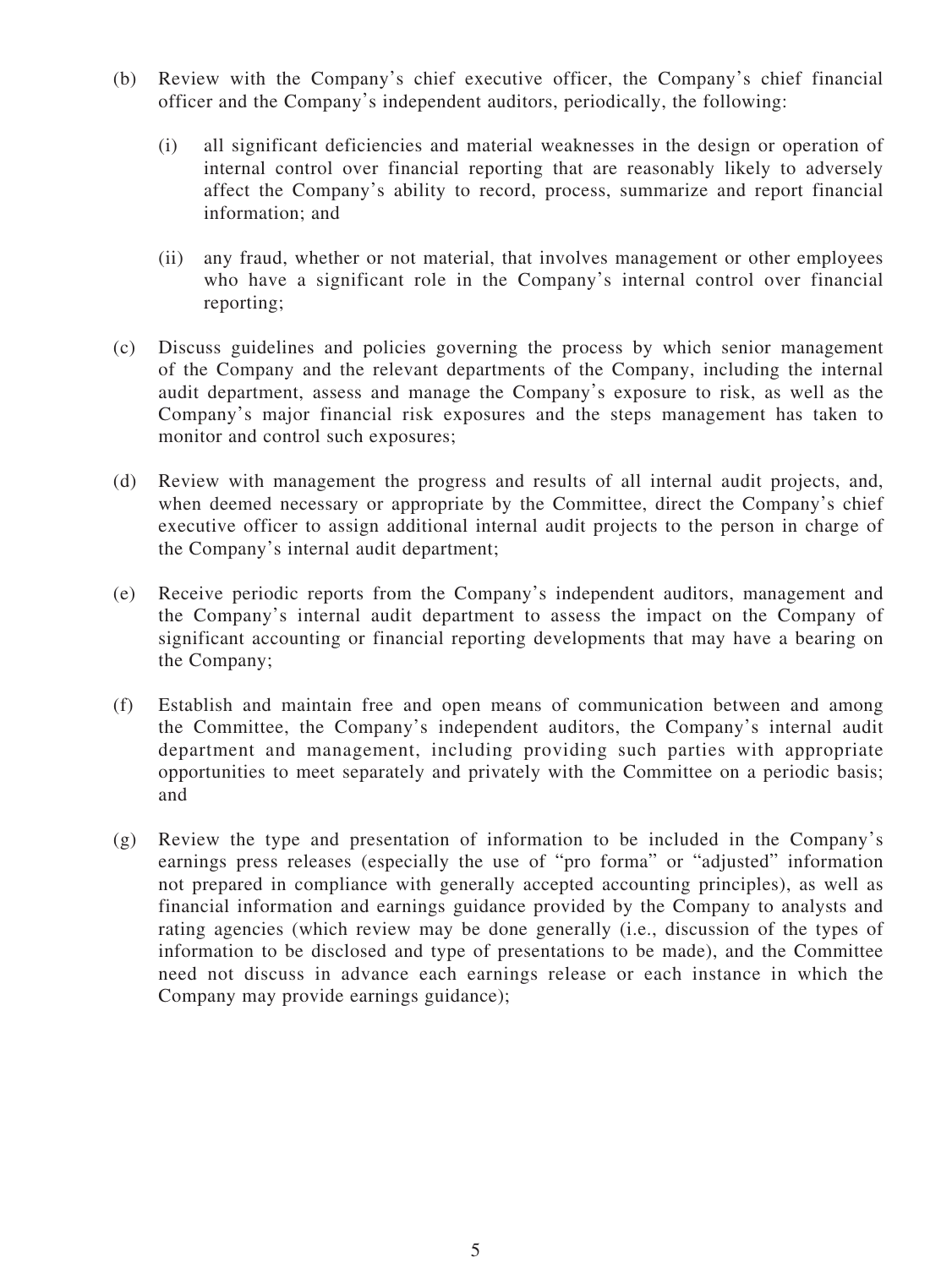## **Miscellaneous**

- (a) Establish and implement policies and procedures for the Committee's review and approval or disapproval of proposed transactions or courses of dealings required to be disclosed by Item 7.B of Form 20-F;
- (b) Meet periodically with the general counsel, and outside counsel when appropriate, to review legal and regulatory matters, including (i) any matters that may have a material impact on the financial statements of the Company and (ii) any matters involving potential or ongoing material violations of law or breaches of fiduciary duty by the Company or any of its directors, officers, employees or agents or breaches of fiduciary duty to the Company;
- (c) Review the Company's policies relating to the ethical handling of conflicts of interest and review past or proposed transactions between the Company and members of management as well as policies and procedures with respect to officers' expense accounts and perquisites, including the use of corporate assets, and consider the results of any review of these policies and procedures by the Company's independent auditors;
- (d) Review and pre-approve proposed transactions or course of dealings required to be disclosed by Item 7.B of Form 20-F;
- (e) Review and approve in advance any services provided by the Company's independent auditors to the Company's executive officers or members of their immediate family;
- (f) Review the Company's program to monitor compliance with the Company's Code of Business Conduct and Ethics, and meet periodically with the Company's Compliance Officer to discuss compliance with the Code of Business Conduct and Ethics;
- (g) Establish procedures for (i) the receipt, retention and treatment of complaints received by the Company regarding accounting, internal accounting controls or auditing matters, and (ii) the confidential, anonymous submission by employees of the Company of concerns regarding questionable accounting or auditing matters;
- (h) Establish procedures for the receipt, retention and treatment of reports of evidence of a material violation made by attorneys appearing and practicing before the SEC in the representation of the Company or any of its subsidiaries, or reports made by the Company's chief executive officer or general counsel in relation thereto;
- (i) Secure independent expert advice to the extent the Committee determines it to be appropriate, including retaining, with or without Board approval, independent counsel, accountants, consultants or others, to assist the Committee in fulfilling its duties and responsibilities, the cost of such independent expert advisors to be borne by the Company;
- (j) Review and assess the adequacy of this Charter on an annual basis; and
- (k) Perform such additional activities, and consider such other matters, within the scope of its responsibilities, as the Committee or the Board deems necessary or appropriate.